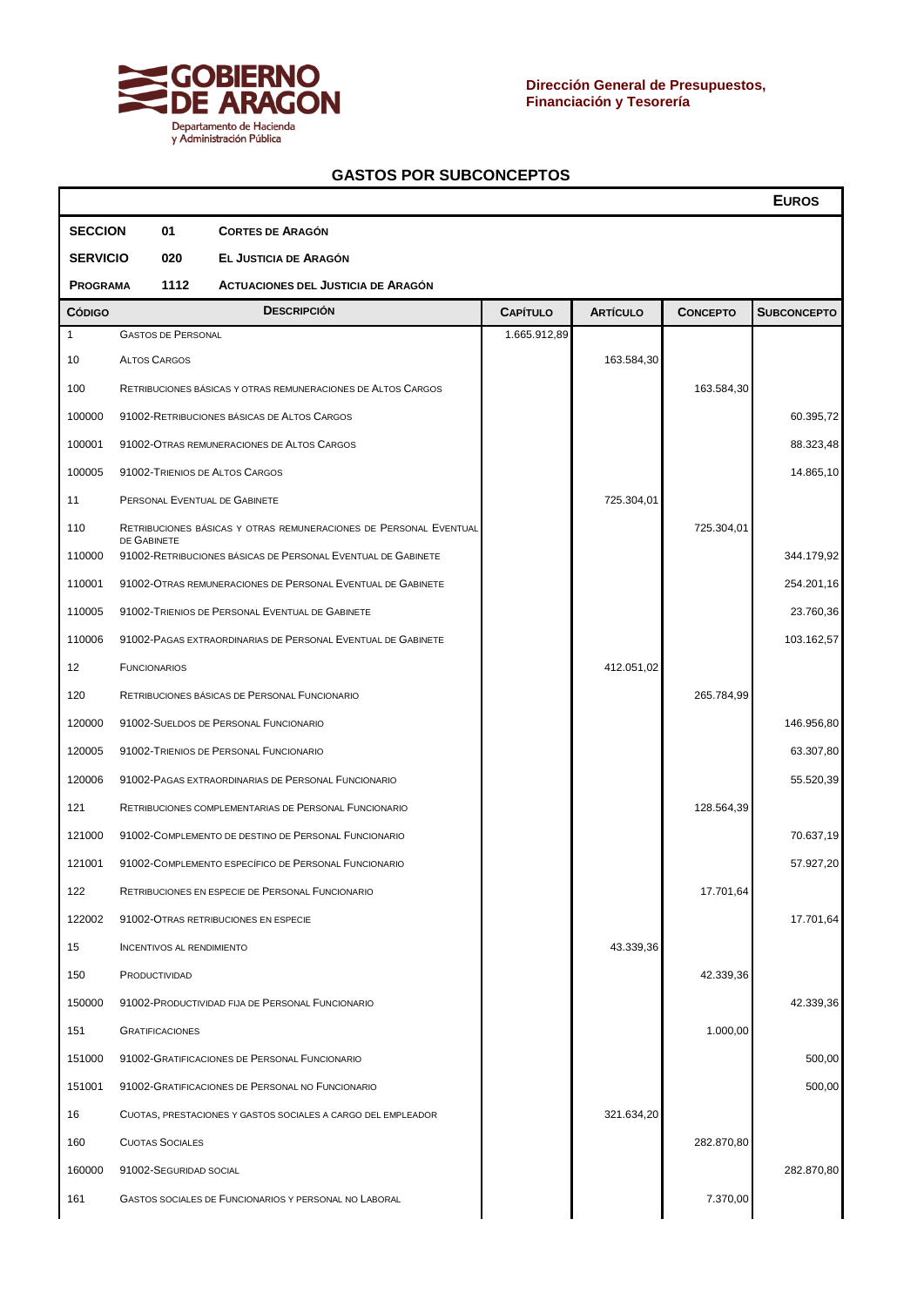

Г

|                         |                                                 |     |                                                                                                                                        |                 |                 |                 | <b>EUROS</b>         |
|-------------------------|-------------------------------------------------|-----|----------------------------------------------------------------------------------------------------------------------------------------|-----------------|-----------------|-----------------|----------------------|
| <b>SECCION</b>          |                                                 | 01  | <b>CORTES DE ARAGÓN</b>                                                                                                                |                 |                 |                 |                      |
| <b>SERVICIO</b>         |                                                 | 020 | EL JUSTICIA DE ARAGÓN                                                                                                                  |                 |                 |                 |                      |
| 1112<br><b>PROGRAMA</b> |                                                 |     | <b>ACTUACIONES DEL JUSTICIA DE ARAGÓN</b>                                                                                              |                 |                 |                 |                      |
| <b>CÓDIGO</b>           |                                                 |     | <b>DESCRIPCIÓN</b>                                                                                                                     | <b>CAPÍTULO</b> | <b>ARTÍCULO</b> | <b>CONCEPTO</b> | <b>SUBCONCEPTO</b>   |
| 161000<br>161009<br>165 | LABORAL<br>NO LABORAL<br>FONDO DE ACCIÓN SOCIAL |     | 91002-FORMACIÓN Y PERFECCIONAMIENTO DEL PERSONAL FUNCIONARIO Y NO<br>91002-OTROS GASTOS SOCIALES DE PERSONAL FUNCIONARIO Y DE PERSONAL |                 |                 | 31.393,40       | 5.000,00<br>2.370,00 |
| 165000                  |                                                 |     | 91002-FONDO DE ACCIÓN SOCIAL                                                                                                           |                 |                 |                 | 31.393,40            |
| $\overline{2}$          |                                                 |     | <b>GASTOS EN BIENES CORRIENTES Y SERVICIOS</b>                                                                                         | 314.700,00      |                 |                 |                      |
| 20                      | ARRENDAMIENTOS                                  |     |                                                                                                                                        |                 | 100,00          |                 |                      |
| 206                     |                                                 |     | ARRENDAMIENTOS DE EQUIPOS PARA PROCESOS DE INFORMACIÓN                                                                                 |                 |                 | 100,00          |                      |
| 206000                  |                                                 |     | 91002-ARRENDAMIENTOS DE EQUIPOS PARA PROCESOS DE INFORMACIÓN                                                                           |                 |                 |                 | 100,00               |
| 21                      |                                                 |     | REPARACIÓN Y CONSERVACIÓN                                                                                                              |                 | 28.100,00       |                 |                      |
| 212                     |                                                 |     |                                                                                                                                        |                 |                 | 4.000,00        |                      |
| 212000                  |                                                 |     | REPARACIÓN Y CONSERVACIÓN DE EDIFICIOS Y OTRAS CONSTRUCCIONES                                                                          |                 |                 |                 |                      |
|                         |                                                 |     | 91002-REPARACIÓN Y CONSERVACIÓN DE EDIFICIOS Y OTRAS CONSTRUCCIONES                                                                    |                 |                 |                 | 4.000,00             |
| 213                     |                                                 |     | REPARACIÓN Y CONSERVACIÓN DE MAQUINARIA, INSTALACIONES Y UTILLAJE                                                                      |                 |                 | 20.000,00       |                      |
| 213000                  |                                                 |     | 91002-REPARACIÓN Y CONSERVACIÓN DE MAQUINARIA Y UTILLAJE                                                                               |                 |                 |                 | 20.000,00            |
| 214                     |                                                 |     | REPARACIÓN Y CONSERVACIÓN DE MATERIAL DE TRANSPORTE                                                                                    |                 |                 | 2.000,00        |                      |
| 214000                  |                                                 |     | 91002-REPARACIÓN Y CONSERVACIÓN DE MATERIAL DE TRANSPORTE                                                                              |                 |                 |                 | 2.000,00             |
| 215                     |                                                 |     | REPARACIÓN Y CONSERVACIÓN DE MOBILIARIO Y ENSERES                                                                                      |                 |                 | 100,00          |                      |
| 215000                  |                                                 |     | 91002-REPARACIÓN Y CONSERVACIÓN DE MOBILIARIO Y ENSERES                                                                                |                 |                 |                 | 100,00               |
| 216                     |                                                 |     | REPARACIÓN Y CONSERVACIÓN DE EQUIPOS PARA PROCESOS DE INFORMACIÓN                                                                      |                 |                 | 2.000,00        |                      |
| 216000                  | <b>INFORMACIÓN</b>                              |     | 91002-REPARACIÓN Y CONSERVACIÓN DE EQUIPOS PARA PROCESOS DE                                                                            |                 |                 |                 | 2.000,00             |
| 22                      |                                                 |     | MATERIAL, SUMINISTROS Y OTROS                                                                                                          |                 | 277.000,00      |                 |                      |
| 220                     | MATERIAL DE OFICINA                             |     |                                                                                                                                        |                 |                 | 33.500,00       |                      |
| 220000                  |                                                 |     | 91002-ORDINARIO NO INVENTARIABLE                                                                                                       |                 |                 |                 | 6.000,00             |
| 220001                  |                                                 |     | 91002-MOBILIARIO Y ENSERES                                                                                                             |                 |                 |                 | 900,00               |
| 220002                  |                                                 |     | 91002-PRENSA, REVISTAS Y PUBLICACIONES PERIÓDICAS                                                                                      |                 |                 |                 | 3.500,00             |
| 220003                  |                                                 |     | 91002-LIBROS Y OTRAS PUBLICACIONES                                                                                                     |                 |                 |                 | 19.000,00            |
| 220004                  |                                                 |     | 91002-MATERIAL INFORMÁTICO                                                                                                             |                 |                 |                 | 3.600,00             |
| 220009                  |                                                 |     | 91002-OTRO MATERIAL DE OFICINA                                                                                                         |                 |                 |                 | 500,00               |
| 221                     | <b>SUMINISTROS</b>                              |     |                                                                                                                                        |                 |                 | 37.700,00       |                      |
| 221000                  | 91002-ENERGÍA ELÉCTRICA                         |     |                                                                                                                                        |                 |                 |                 | 25.000,00            |
| 221001                  | 91002-AGUA                                      |     |                                                                                                                                        |                 |                 |                 | 5.000,00             |
| 221003                  | 91002-COMBUSTIBLES                              |     |                                                                                                                                        |                 |                 |                 | 3.200,00             |
| 221004                  | 91002-VESTUARIO                                 |     |                                                                                                                                        |                 |                 |                 | 1.500,00             |
|                         |                                                 |     |                                                                                                                                        |                 |                 |                 |                      |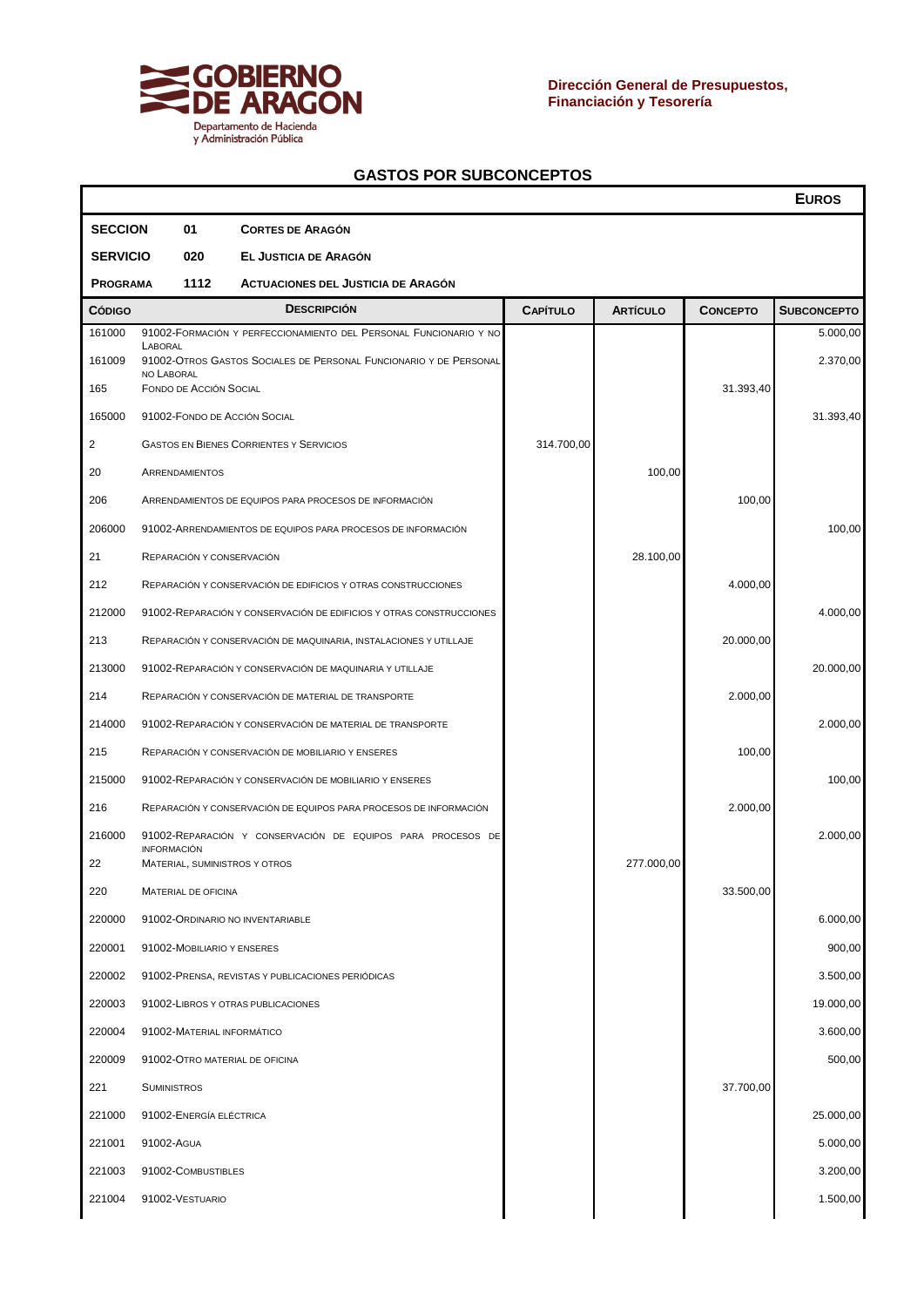

T

|                         |                                                   |  |                                                                    |                 |                 |                 | <b>EUROS</b>       |  |  |
|-------------------------|---------------------------------------------------|--|--------------------------------------------------------------------|-----------------|-----------------|-----------------|--------------------|--|--|
| <b>SECCION</b>          | 01                                                |  | <b>CORTES DE ARAGÓN</b>                                            |                 |                 |                 |                    |  |  |
| <b>SERVICIO</b>         | 020                                               |  | EL JUSTICIA DE ARAGÓN                                              |                 |                 |                 |                    |  |  |
| 1112<br><b>PROGRAMA</b> |                                                   |  | <b>ACTUACIONES DEL JUSTICIA DE ARAGÓN</b>                          |                 |                 |                 |                    |  |  |
| <b>CÓDIGO</b>           |                                                   |  | <b>DESCRIPCIÓN</b>                                                 | <b>CAPÍTULO</b> | <b>ARTÍCULO</b> | <b>CONCEPTO</b> | <b>SUBCONCEPTO</b> |  |  |
| 221009                  | 91002-OTROS SUMINISTROS                           |  |                                                                    |                 |                 |                 | 3.000,00           |  |  |
| 222                     | <b>COMUNICACIONES</b>                             |  |                                                                    |                 |                 | 10.850,00       |                    |  |  |
| 222000                  | 91002-TELEFÓNICAS                                 |  |                                                                    |                 |                 |                 | 6.000,00           |  |  |
| 222001                  | 91002-POSTALES                                    |  |                                                                    |                 |                 |                 | 3.500,00           |  |  |
| 222009                  | 91002-OTRAS COMUNICACIONES                        |  |                                                                    |                 |                 |                 | 1.350,00           |  |  |
| 223                     | <b>TRANSPORTE</b>                                 |  |                                                                    |                 |                 | 1.300,00        |                    |  |  |
| 223000                  | 91002-TRANSPORTE                                  |  |                                                                    |                 |                 |                 | 1.300,00           |  |  |
| 224                     | PRIMAS DE SEGUROS                                 |  |                                                                    |                 |                 | 6.400,00        |                    |  |  |
| 224000                  |                                                   |  | 91002-PRIMAS DE EDIFICIOS Y LOCALES                                |                 |                 |                 | 4.700,00           |  |  |
| 224001                  | 91002-PRIMAS DE VEHÍCULOS                         |  |                                                                    |                 |                 |                 | 1.700,00           |  |  |
| 225                     | <b>TRIBUTOS</b>                                   |  |                                                                    |                 |                 | 1.600,00        |                    |  |  |
| 225000                  | 91002-TRIBUTOS LOCALES                            |  |                                                                    |                 |                 |                 | 1.500,00           |  |  |
| 225001                  | 91002-TRIBUTOS AUTONÓMICOS                        |  |                                                                    |                 |                 |                 | 100,00             |  |  |
| 226                     | <b>GASTOS DIVERSOS</b>                            |  |                                                                    |                 |                 | 30.500,00       |                    |  |  |
| 226001                  |                                                   |  | 91002-ATENCIONES PROTOCOLARIAS Y REPRESENTATIVAS                   |                 |                 |                 | 6.000,00           |  |  |
| 226002                  | <b>CIENTÍFICOS</b>                                |  | 91002-GASTOS DE DIVULGACIÓN Y PROMOCIÓN (CULTURALES, COMERCIALES Y |                 |                 |                 | 12.000,00          |  |  |
| 226005                  |                                                   |  | 91002-REUNIONES Y CONFERENCIAS                                     |                 |                 |                 | 12.200,00          |  |  |
| 226009                  | 91002-OTROS GASTOS DIVERSOS                       |  |                                                                    |                 |                 |                 | 300,00             |  |  |
| 227                     |                                                   |  | TRABAJOS REALIZADOS POR OTRAS EMPRESAS                             |                 |                 | 155.150,00      |                    |  |  |
| 227000                  | 91002-LIMPIEZA Y ASEO                             |  |                                                                    |                 |                 |                 | 60.000,00          |  |  |
|                         | 227001 91002-SEGURIDAD                            |  |                                                                    |                 |                 |                 | 49.900,00          |  |  |
| 227003                  | 91002-POSTALES                                    |  |                                                                    |                 |                 |                 | 750,00             |  |  |
| 227006                  |                                                   |  | 91002-ESTUDIOS Y TRABAJOS TÉCNICOS                                 |                 |                 |                 | 9.000,00           |  |  |
| 227009                  |                                                   |  | 91002-OTROS TRABAJOS REALIZADOS POR OTRAS EMPRESAS                 |                 |                 |                 | 35.500,00          |  |  |
| 23                      |                                                   |  | INDEMNIZACIONES POR RAZÓN DEL SERVICIO Y GASTOS DE VIAJE           |                 | 9.500,00        |                 |                    |  |  |
| 230                     | <b>DIETAS</b>                                     |  |                                                                    |                 |                 | 3.500,00        |                    |  |  |
| 230000                  | 91002-DIETAS                                      |  |                                                                    |                 |                 |                 | 3.500,00           |  |  |
| 231                     | LOCOMOCIÓN                                        |  |                                                                    |                 |                 | 4.000,00        |                    |  |  |
| 231000                  | 91002-LOCOMOCIÓN                                  |  |                                                                    |                 |                 |                 | 4.000,00           |  |  |
| 233                     | 2.000,00<br>GASTOS A TRAVÉS DE AGENCIAS DE VIAJES |  |                                                                    |                 |                 |                 |                    |  |  |
| 233000                  |                                                   |  | 91002-GASTOS A TRAVÉS DE AGENCIAS DE VIAJES                        |                 |                 |                 | 2.000,00           |  |  |
| 4                       | <b>TRANSFERENCIAS CORRIENTES</b>                  |  |                                                                    | 18.736,00       |                 |                 |                    |  |  |
|                         |                                                   |  |                                                                    |                 |                 |                 |                    |  |  |